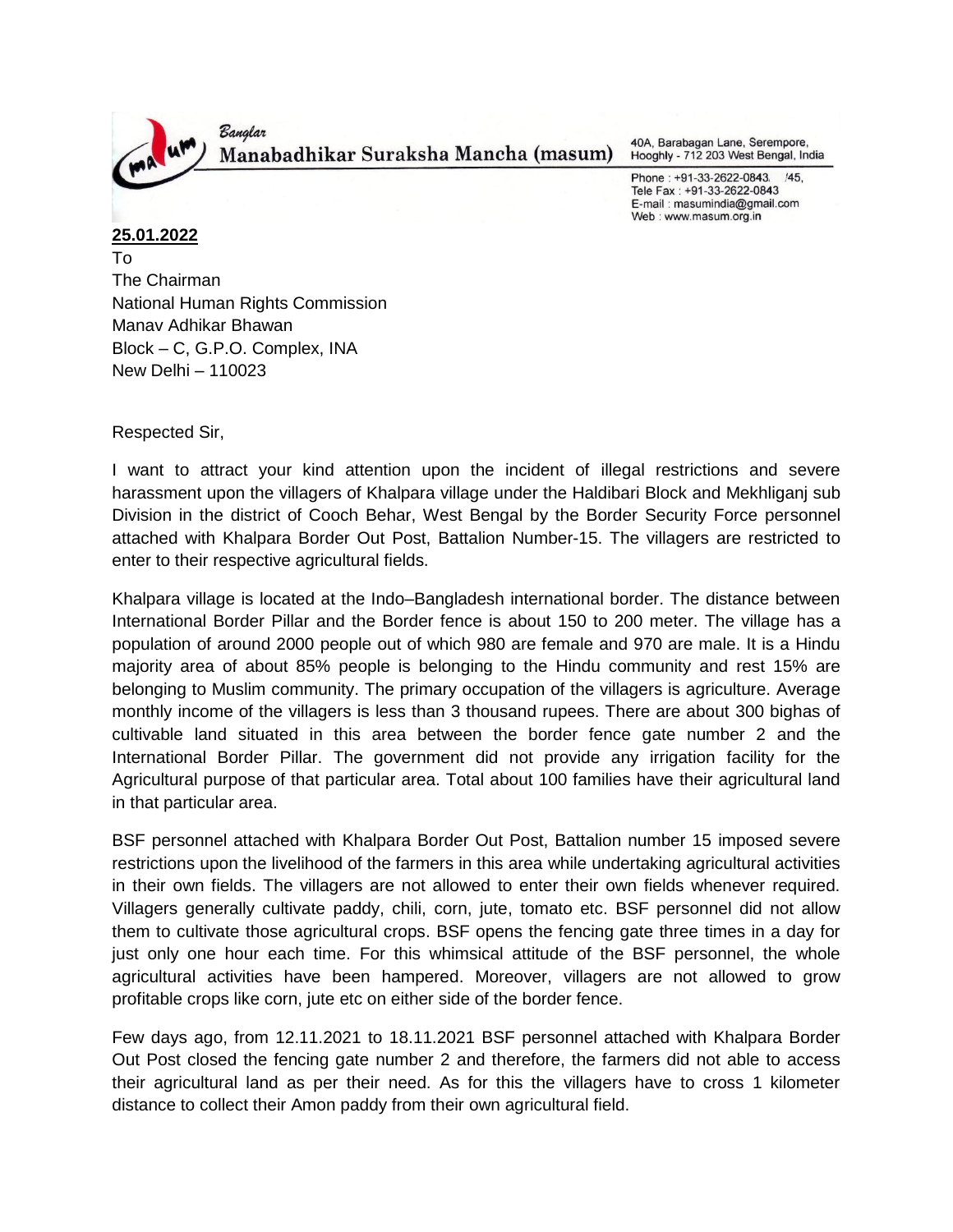For this illegal and arbitrary restriction imposed upon the farmers of the Khalpara village, they suffered about Rs. 8,000 to 10,000/- per bigha financial loss.

The BSF officials have imposed the rule that the villagers cannot pass through the fencing gates without taking permission from the BSF. Even prior permission must be taken from the BSF authority for entering any agricultural equipments and tractor.

Due to high level of cross border smuggling through this border, BSF people without going to the actual International Border Pillar, they are patrolling the village at night. As for this reason, the villagers cannot go out from their house after evening.

In this village there are five to six members in each family. Due to arbitrary and illegal restriction imposed upon the life and livelihood of the villagers, people in this area are being migrated to different states for working purpose by risking their lives.

On 22.11.2021 villagers and farmers submitted a mass petition before the Block Development Officer, Haldibari Block regarding the said issues. The letter was received by the officials of the Haldibari Block Development office but no action has been taken by the concerned authority for removing this arbitrary restriction by the BSF upon the life and livelihood of the villagers.

Due to this unnecessary harassment, several villagers are facing extreme difficulty in cultivating their own lands. Following are some of the villagers who face difficulty in carrying out agriculture:

| <b>Name</b>  | Dagh No. | Khatiyan No. | Mouza                  |
|--------------|----------|--------------|------------------------|
| Paritosh Roy | 26262    | 6030         | Dakshin Baro Haldibari |
| Dipak Roy    | 26238    |              | Dakshin Baro Haldibari |
| Ashis Roy    | 26154    |              | Dakshin Baro Haldibari |
| Amal Roy     | 26252    |              | Dakshin Baro Haldibari |

Not only are these four persons but there more than hundred people who are victimizing illegal and arbitrary restriction upon their agricultural activities by the BSF personnel.

This whimsical actions and arbitrary restriction imposed by the Border Security Force personnel of Khalpara Border Outpost upon the farmers of Khalpara village is not only challenging their life and livelihood but also violating the Article 21 and Article 19 of the Constitution of India which reads as "No person shall be deprived of his life and liberty except according to procedure established by law" and "All citizens shall have the rights to move freely throughout the territory of India" respectively. The action of the BSF is also violating Article 12 (1) of the International Covenant on Civil and Political Rights. The incident also violates Article 6 and 11 of the International Covenant on Economic, Social and Cultural Rights and the Goal number 8 and 16 of the United Nations Sustainable Development Goals, which Government of India has taken pledge to adhere with.

I request your urgent intervention in this case by fulfilling these demands of the villagers: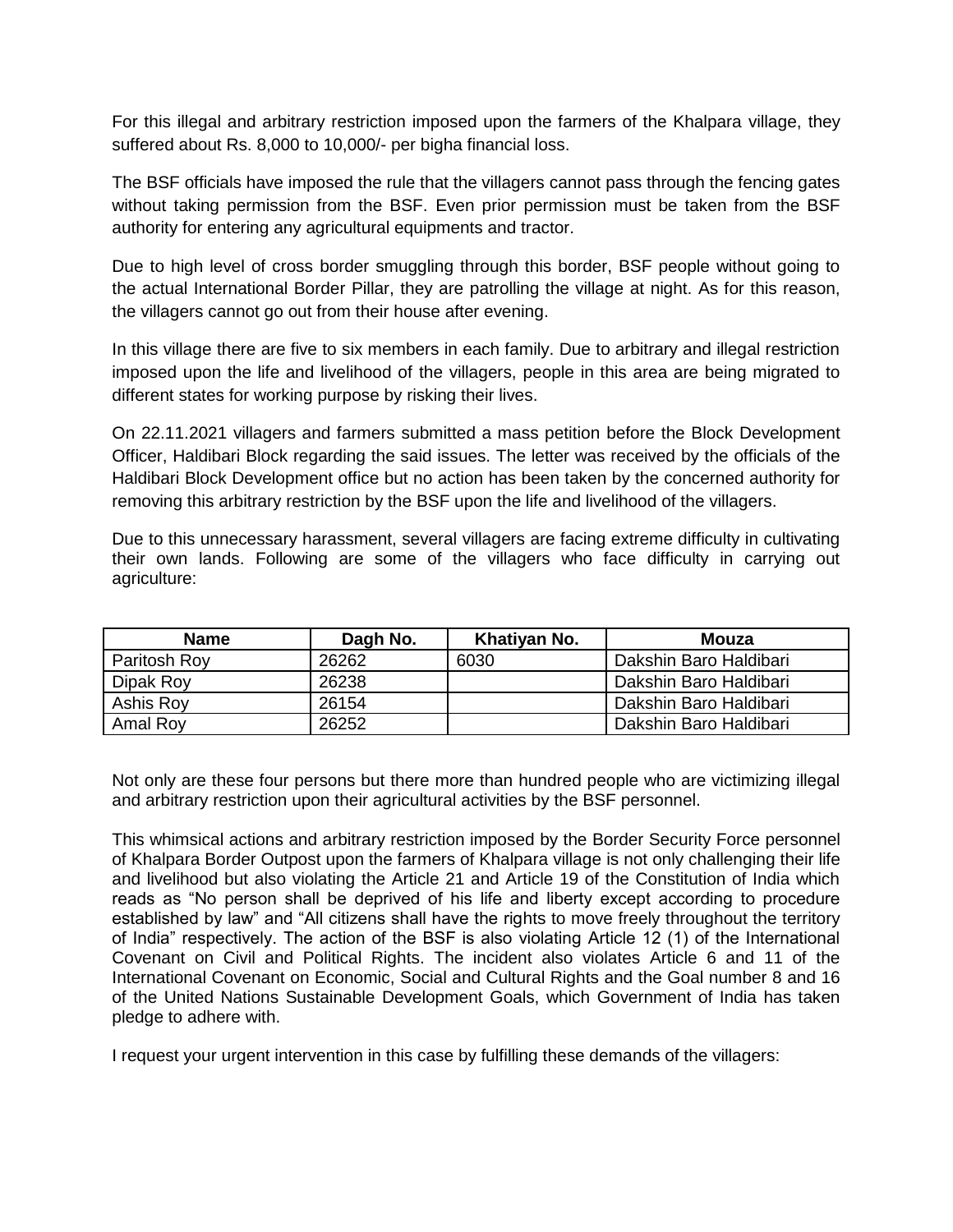- The Commission must initiate an independent investigation over this matter and take necessary steps.
- The Border Security Force should be posted at the zero point and not inside the village.
- BSF should not restrict the life and livelihood of the villagers particularly of the farmers.
- The villagers should be provided with agricultural support.
- Immediately take action to open the fencing gate daily for twelve hours (6 am to 6pm) for easy access of the agricultural activity of the farmers.

Thanking You, Yours Sincerely

Dipyaman Adhikary Assistant Secretary Banglar Manabadhikar Suraksha Mancha (MASUM)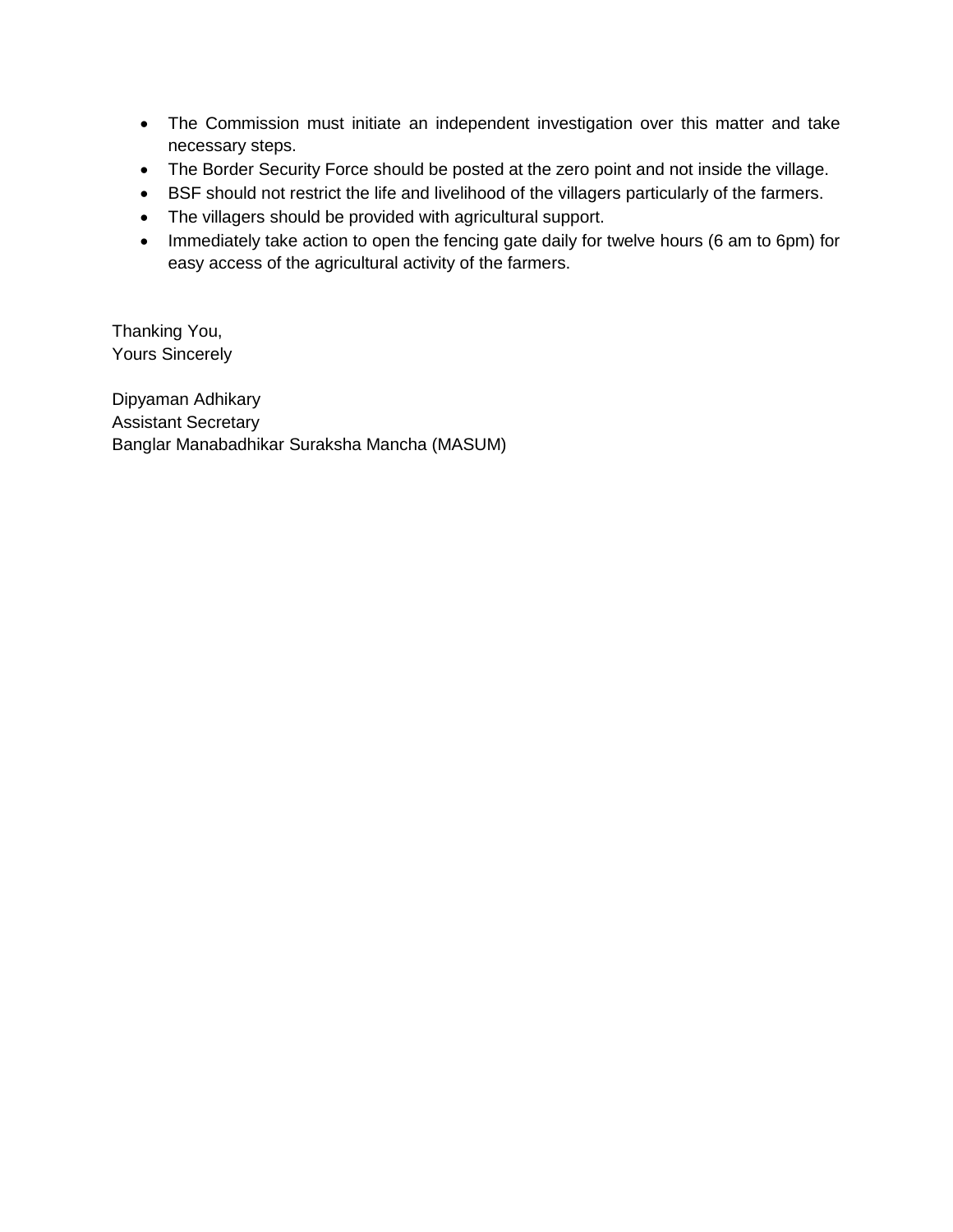Copy of complaint sent to Block Development Officer, Haldibari

To the Block Development officer West Bengal- Date-22-11-2021 Sub: OPSTOR INTER START (B.O.P) BUF केन्द्र कुमिलाए यात्रा जाता विशिव र्वेद्यालय स्थित हैं। के नेशन बरे दिन बाहरण निवास बर्क Surfine in / Kitchens LheElle (prosing) ENAT: - 2NTzora). Tom7-001878240 63 Towno. Sub Warsele (255 Hotals Astabil Leger Green de Cher (1204) zuto znyxi zela orz Grosse goraaffort. Go, phong of reserve offrons? anoti of of the same of the consumer BSF SAMAREY BOP. 00 10- anos y Aung Art on en -orer ans 2007 alleubisaulers ed al. großer aus selon blique autor as aviate stre elle alle comme stag 500 10211 see aller ESEMPT WITH THE LOOKING AGANT STEAT SANGE COREL - COUNTY SOLON WARD CONTROL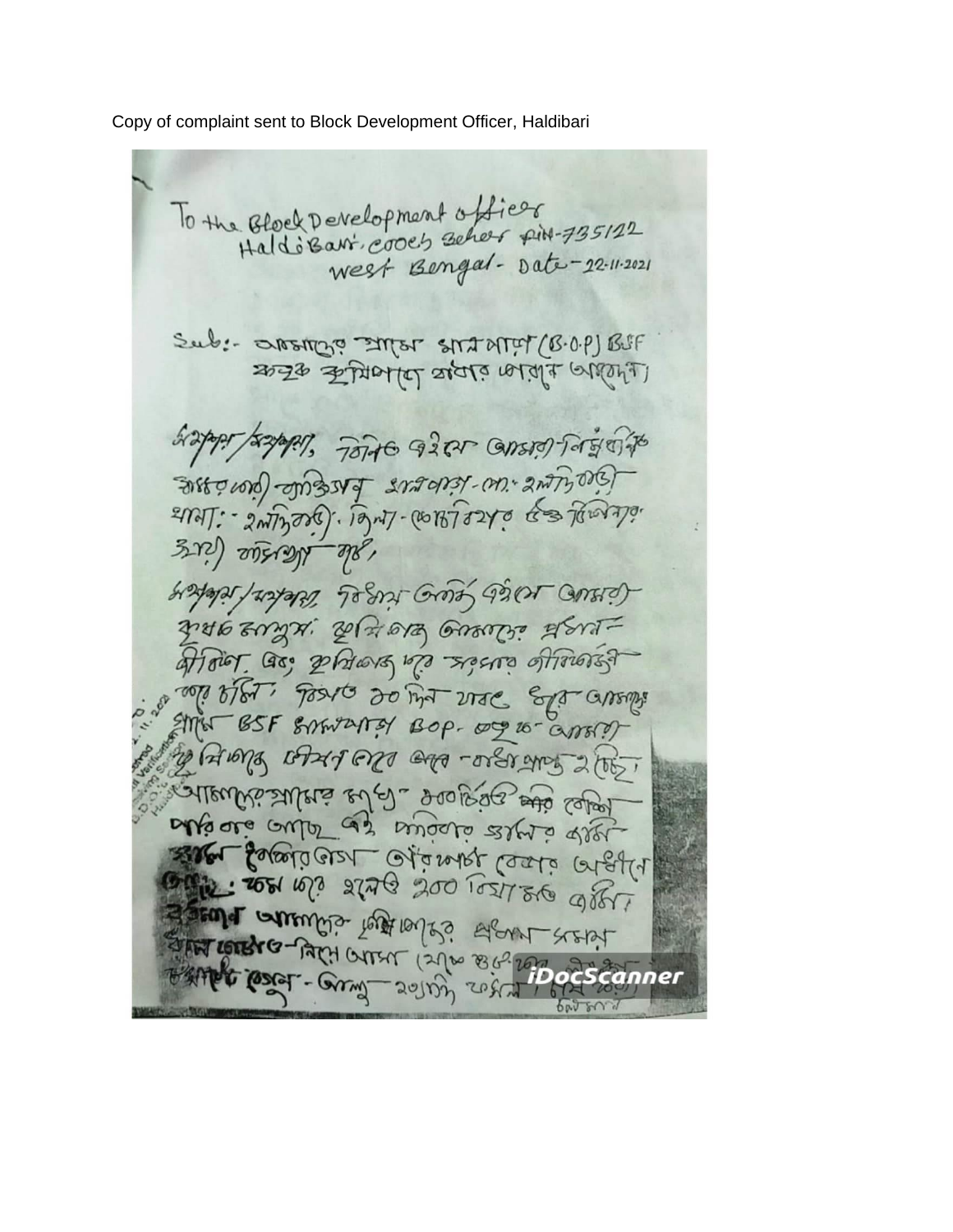- 2162 SCOREs of the Lord Helpers - Super Je Sal 1 Knight - Site - Site Che observe 2 Frant Fordra gatz, Grazzo BSF Jus leuge die George Algus de work glie sid itstil its and see sulte u. aueulse de alf cél plus Systeme 100 to Celus - were System 288. 6, 2288 (276 - 268 - 425 688 628 OBE WAR WAR LINNE 1954 Care yilki ango drazsolo LAL-RAN nodio (2014 self avres Essé lubre des essin desses site bet /ella isseme media set age arxish julio no viz perso sule apala- autres afarable sugars 220. aus sup sals sin ver out aussi SEEK OF OI (SSIV 2861 Gleds responses sented and sight Ob2 see to crew all cuela de starts andrehy Carglisonal as? 301897 eller Synor sesto avio elsa Selfa EXIS ONERA Sit Polozy & guz Phone- $\mathcal{P}$